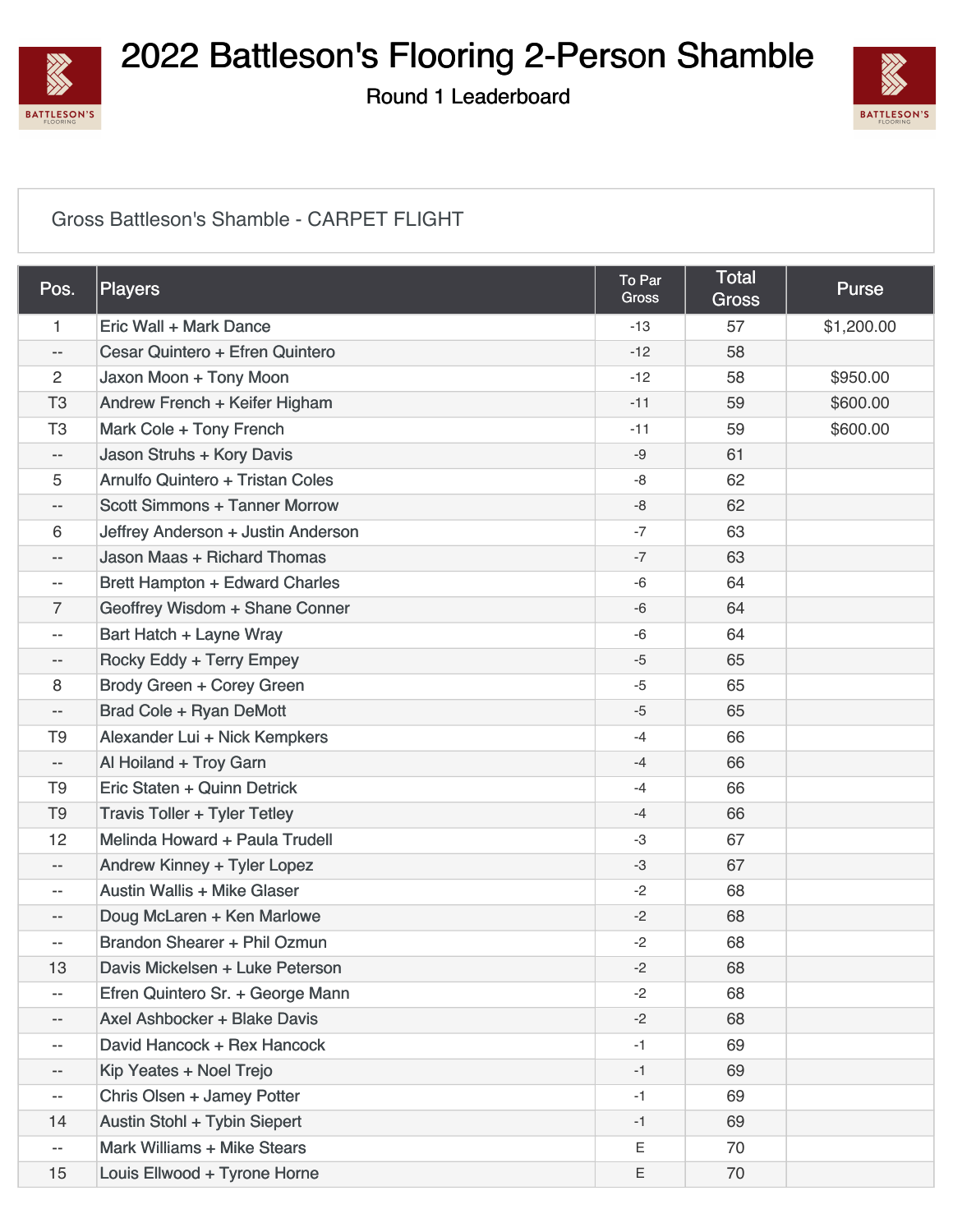

Round 1 Leaderboard



| $- -$                    | Carvel Miller + Curt Wells        | $+1$ | 71 |  |
|--------------------------|-----------------------------------|------|----|--|
| T <sub>16</sub>          | <b>Ryan Williams + Troy Deane</b> | $+1$ | 71 |  |
| T16                      | Gregg Wachs + Jody Boline         | $+1$ | 71 |  |
| T <sub>16</sub>          | Alan French + Brent Thompson      | $+1$ | 71 |  |
| T19                      | Cory Payne + Kurt Payne           | $+2$ | 72 |  |
| T <sub>19</sub>          | Derrek Zaugg + Dustin Zaugg       | $+2$ | 72 |  |
| $- -$                    | Joe Nelson + Rena Nelson          | $+2$ | 72 |  |
| $- -$                    | Mike Clark + Steven Giles         | $+3$ | 73 |  |
| $\overline{\phantom{a}}$ | Dylan Williams + Jake Pinnock     | $+4$ | 74 |  |
| $\overline{\phantom{a}}$ | Jarod Nef + Jess Allen            | $+4$ | 74 |  |
| $--$                     | Lacey Humpherys + Steve Bynum     | $+5$ | 75 |  |
| $\qquad \qquad -$        | Kevin Kandt + Robert Carr         | $+5$ | 75 |  |
| T21                      | Corey Mitchell + Jeff Gibson      | $+7$ | 77 |  |
| T21                      | Jason Watson + Marc Briggs        | $+7$ | 77 |  |
| $- -$                    | Austin Goodwin + Dylan Goodwin    | $+9$ | 79 |  |

Total Purse Allocated: \$3,350.00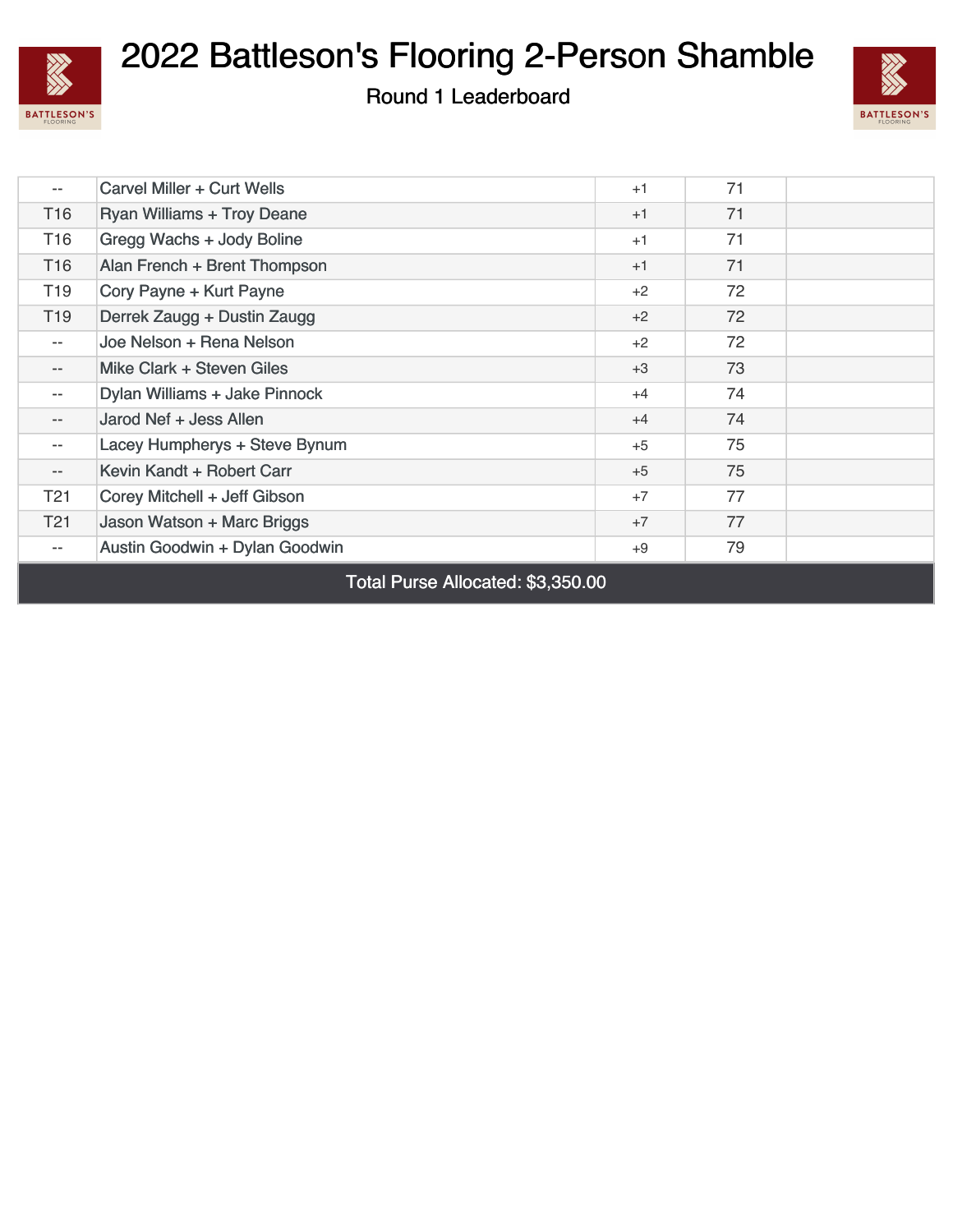

Round 1 Leaderboard



#### [Net Battleson's Shamble - CARPET FLIGHT](https://static.golfgenius.com/v2tournaments/8567300173875659008?called_from=&round_index=1)

| Pos.                     | Players                              | To Par<br><b>Net</b> | <b>Total</b><br><b>Net</b> | <b>Purse</b> |
|--------------------------|--------------------------------------|----------------------|----------------------------|--------------|
| 1                        | Jason Maas + Richard Thomas          | $-16$                | 54                         | \$1,200.00   |
| $\overline{\phantom{a}}$ | Eric Wall + Mark Dance               | $-14.5$              | 55.5                       |              |
| 2                        | Cesar Quintero + Efren Quintero      | $-14$                | 56                         | \$950.00     |
| 3                        | <b>Scott Simmons + Tanner Morrow</b> | $-13$                | 57                         | \$700.00     |
| $\overline{\phantom{m}}$ | Jaxon Moon + Tony Moon               | $-12$                | 58                         |              |
| $\overline{\phantom{m}}$ | Andrew French + Keifer Higham        | $-11.5$              | 58.5                       |              |
| T <sub>4</sub>           | Brandon Shearer + Phil Ozmun         | $-11$                | 59                         | \$450.00     |
| T <sub>4</sub>           | Jason Struhs + Kory Davis            | $-11$                | 59                         | \$450.00     |
| $-\, -$                  | Mark Cole + Tony French              | $-10.5$              | 59.5                       |              |
| 6                        | Bart Hatch + Layne Wray              | $-10.5$              | 59.5                       | \$300.00     |
| $\overline{7}$           | Kip Yeates + Noel Trejo              | $-10$                | 60                         | \$250.00     |
| T <sub>8</sub>           | Austin Wallis + Mike Glaser          | $-9.5$               | 60.5                       | \$87.50      |
| T <sub>8</sub>           | Doug McLaren + Ken Marlowe           | $-9.5$               | 60.5                       | \$87.50      |
| T <sub>8</sub>           | Al Hoiland + Troy Garn               | $-9.5$               | 60.5                       | \$87.50      |
| T <sub>8</sub>           | Andrew Kinney + Tyler Lopez          | $-9.5$               | 60.5                       | \$87.50      |
| 12                       | Brett Hampton + Edward Charles       | -9                   | 61                         |              |
| <b>T13</b>               | Rocky Eddy + Terry Empey             | $-8.5$               | 61.5                       |              |
| T <sub>13</sub>          | Brad Cole + Ryan DeMott              | $-8.5$               | 61.5                       |              |
| $-\,-$                   | Brody Green + Corey Green            | -8                   | 62                         |              |
| T <sub>15</sub>          | Chris Olsen + Jamey Potter           | -8                   | 62                         |              |
| <b>T15</b>               | Efren Quintero Sr. + George Mann     | -8                   | 62                         |              |
| $\overline{\phantom{a}}$ | <b>Travis Toller + Tyler Tetley</b>  | $-7.5$               | 62.5                       |              |
| <b>T17</b>               | David Hancock + Rex Hancock          | $-7$                 | 63                         |              |
| $\overline{\phantom{a}}$ | Arnulfo Quintero + Tristan Coles     | $-7$                 | 63                         |              |
| $\qquad \qquad -$        | Geoffrey Wisdom + Shane Conner       | $-7$                 | 63                         |              |
| T <sub>17</sub>          | Mark Williams + Mike Stears          | $-7$                 | 63                         |              |
| <b>T17</b>               | Axel Ashbocker + Blake Davis         | $-7$                 | 63                         |              |
| $- -$                    | Eric Staten + Quinn Detrick          | $-6.5$               | 63.5                       |              |
| 20                       | Joe Nelson + Rena Nelson             | $-6.5$               | 63.5                       |              |
| 21                       | Carvel Miller + Curt Wells           | -6                   | 64                         |              |
| --                       | Alexander Lui + Nick Kempkers        | $-6$                 | 64                         |              |
| --                       | Jeffrey Anderson + Justin Anderson   | -6                   | 64                         |              |
| --                       | Melinda Howard + Paula Trudell       | $-6$                 | 64                         |              |
| $-$                      | Austin Stohl + Tybin Siepert         | -6                   | 64                         |              |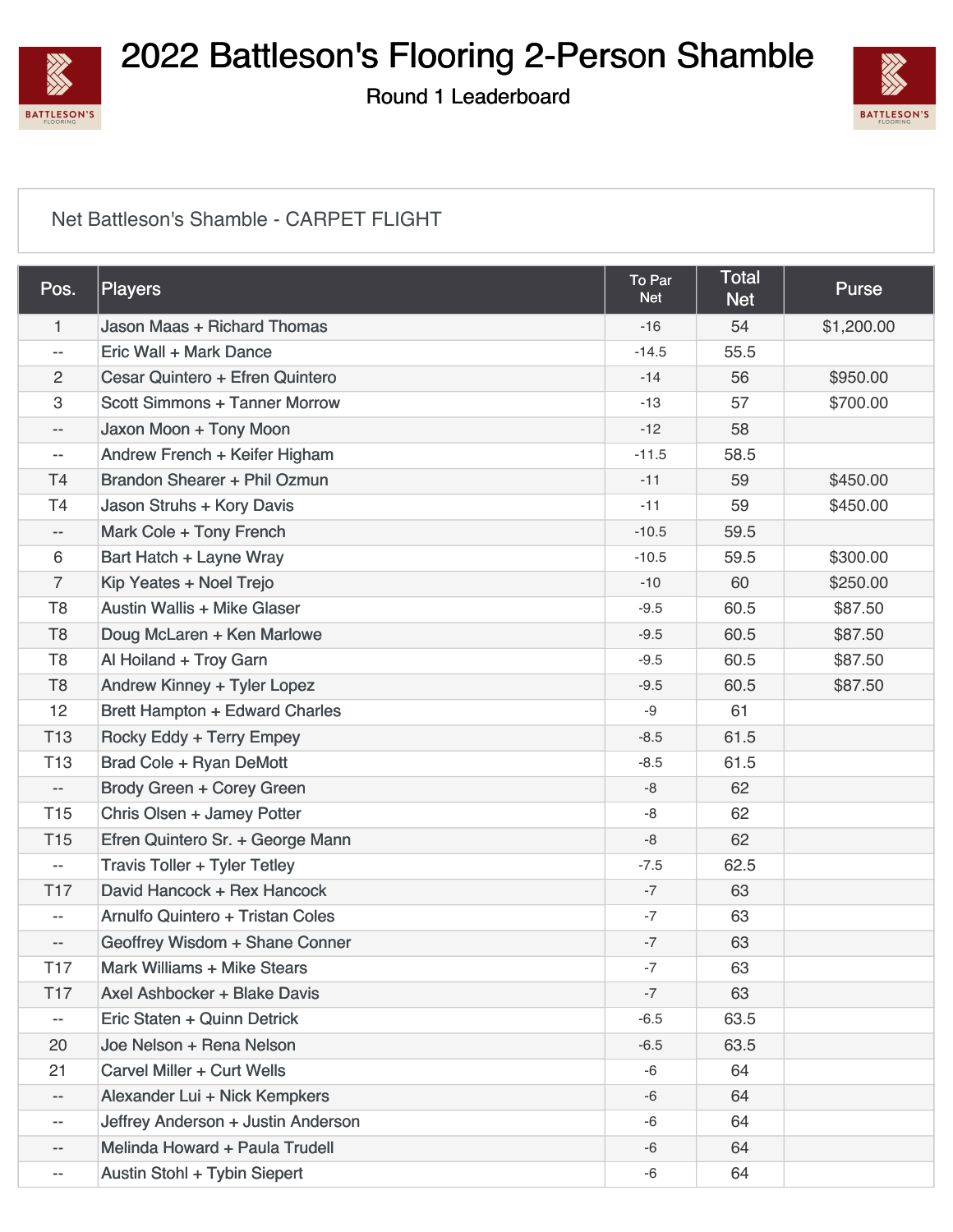

Round 1 Leaderboard



| $\qquad \qquad -$                 | Davis Mickelsen + Luke Peterson   | $-5.5$ | 64.5 |  |  |
|-----------------------------------|-----------------------------------|--------|------|--|--|
| 22                                | Mike Clark + Steven Giles         | $-5.5$ | 64.5 |  |  |
| $-\, -$                           | <b>Ryan Williams + Troy Deane</b> | $-5$   | 65   |  |  |
| 23                                | Dylan Williams + Jake Pinnock     | $-5$   | 65   |  |  |
| $\overline{\phantom{a}}$          | Alan French + Brent Thompson      | $-5$   | 65   |  |  |
| $\overline{\phantom{a}}$          | Louis Ellwood + Tyrone Horne      | $-5$   | 65   |  |  |
| 24                                | Jarod Nef + Jess Allen            | $-4.5$ | 65.5 |  |  |
| $\overline{\phantom{a}}$          | Derrek Zaugg + Dustin Zaugg       | $-4$   | 66   |  |  |
| $-\,-$                            | Cory Payne + Kurt Payne           | $-3.5$ | 66.5 |  |  |
| 25                                | Lacey Humpherys + Steve Bynum     | $-3.5$ | 66.5 |  |  |
| $\overline{\phantom{m}}$          | Gregg Wachs + Jody Boline         | $-3.5$ | 66.5 |  |  |
| 26                                | Kevin Kandt + Robert Carr         | $-2$   | 68   |  |  |
| $-\,-$                            | Corey Mitchell + Jeff Gibson      | $-1.5$ | 68.5 |  |  |
| $\overline{\phantom{m}}$          | Jason Watson + Marc Briggs        | $-1$   | 69   |  |  |
| 27                                | Austin Goodwin + Dylan Goodwin    | $+4$   | 74   |  |  |
| Total Purse Allocated: \$4,650.00 |                                   |        |      |  |  |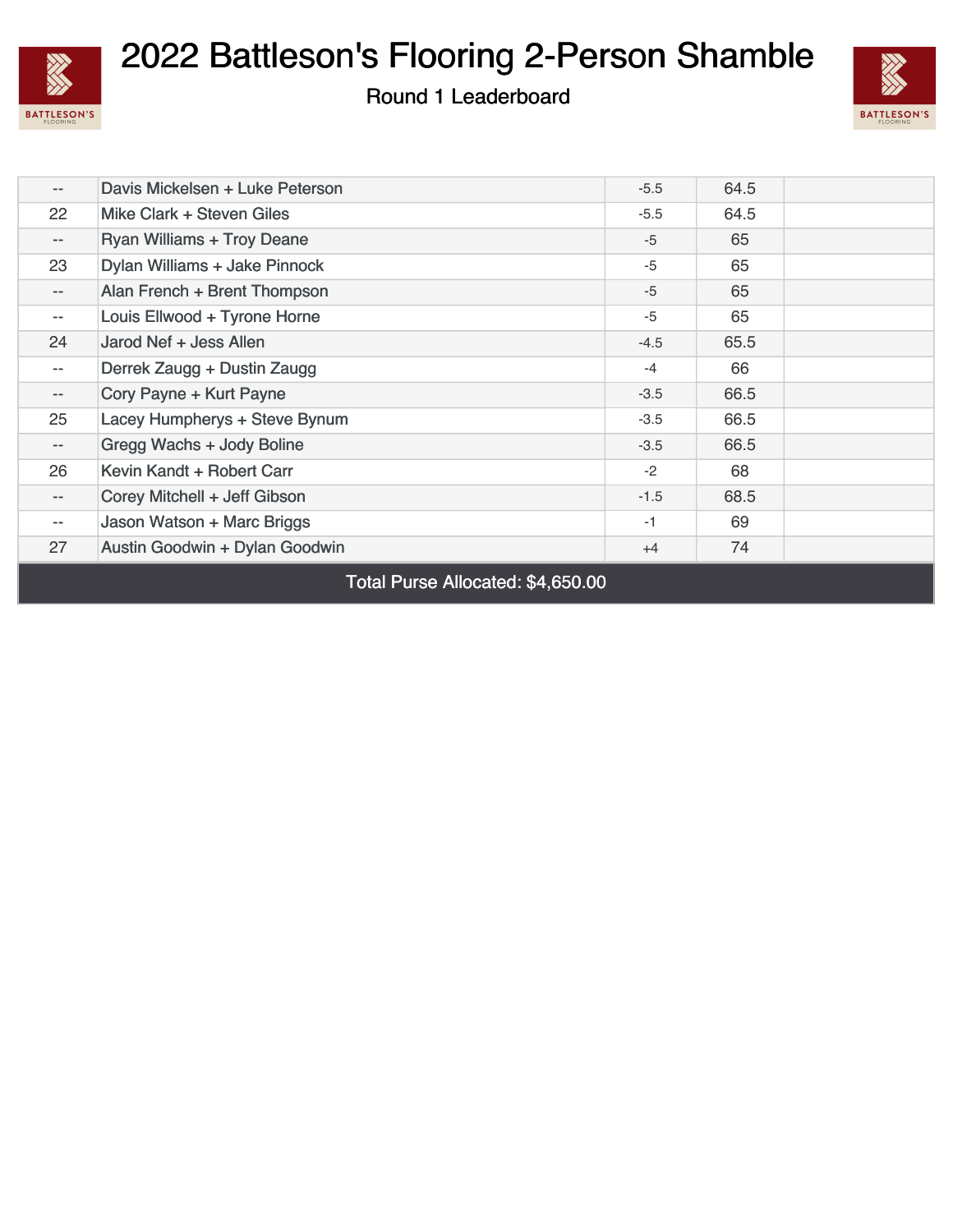

Round 1 Leaderboard



#### [Gross Battleson's Shamble - TILE FLIGHT](https://static.golfgenius.com/v2tournaments/8567300185888145668?called_from=&round_index=1)

| Pos.                     | Players                                   | To Par<br>Gross | <b>Total</b><br><b>Gross</b> | <b>Purse</b> |
|--------------------------|-------------------------------------------|-----------------|------------------------------|--------------|
| 1.                       | Allen King + Katherine King               | $-2$            | 68                           | \$1,200.00   |
| $\overline{2}$           | Jeff Ryan + Rod Rockwood                  | $-1$            | 69                           | \$950.00     |
| 3                        | Candice Pruitt + Challiss Potter          | Ε               | 70                           | \$700.00     |
| $- -$                    | Laraye Peterson + Lynn Peterson           | Ε               | 70                           |              |
| $- -$                    | David Maurer + Marvin Jackman             | Ε               | 70                           |              |
| $- -$                    | Paul Nelson + Suzanne Nelson              | E               | 70                           |              |
| 4                        | James Johnston + Mike Johnston            | $+1$            | 71                           | \$500.00     |
| $- -$                    | Bennie Porraz + Mark Siler                | $+1$            | 71                           |              |
| $- -$                    | <b>Cricket Lopez + Matthew Michel</b>     | $+1$            | 71                           |              |
| --                       | Levi Swanson + Mike Dimick                | $+2$            | 72                           |              |
| T <sub>5</sub>           | Mike Barnes + Scott Gutke                 | $+2$            | 72                           |              |
| T <sub>5</sub>           | Bren Browning + Isaac Brown               | $+2$            | 72                           |              |
| --                       | Ginny Rasmussen + Kristy Wachs            | $+2$            | 72                           |              |
| T7                       | <b>Quintin Harris + Travis Stevens</b>    | $+3$            | 73                           |              |
| --                       | Mike Tullos + Teddy Johnson               | $+3$            | 73                           |              |
| $- -$                    | Arden Hawley + Ashlee Hawley              | $+3$            | 73                           |              |
| T7                       | Dana Yost + Shane Glon                    | $+3$            | 73                           |              |
| $- -$                    | Mike Hare + Tom Cole                      | $+4$            | 74                           |              |
| $- -$                    | Bryce Marsh + Michael Marsh               | $+4$            | 74                           |              |
| $- -$                    | Michael Corbridge + Rhett Babcock         | $+4$            | 74                           |              |
| 9                        | Gary Fawcett + Mike Priest                | $+4$            | 74                           |              |
| T <sub>10</sub>          | Jeremiah Heffelfinger + William Townsend  | $+5$            | 75                           |              |
| T <sub>10</sub>          | Chad Phillips + Lyle Phillips             | $+5$            | 75                           |              |
| T <sub>10</sub>          | Jeremy Barnes + Rob Chace                 | $+5$            | 75                           |              |
| T <sub>13</sub>          | Judy Weiszhaar + Sarah Fawcett            | $+6$            | 76                           |              |
| $- -$                    | Jake Arehart + Tim Arehart                | $+6$            | 76                           |              |
| --                       | Ernesto Garza + William Schutte           | $+6$            | 76                           |              |
| T <sub>13</sub>          | Audie Trudell + Josh Woodard              | $+6$            | 76                           |              |
| --                       | Ivan Stepan + Mike Dibattista             | $+6$            | 76                           |              |
| T <sub>13</sub>          | Carla Steen + Terry Steen                 | $+6$            | 76                           |              |
| $\overline{\phantom{m}}$ | Justin Christensen + Kohl Hostert         | $+7$            | 77                           |              |
| $- -$                    | Casey Pfannenstiel + Chris Sargis         | $+8$            | 78                           |              |
| --                       | <b>Charles Bornsheuer + Dustin Warner</b> | $+8$            | 78                           |              |
| $- -$                    | Gordon Howard + Jace Wright               | $+8$            | 78                           |              |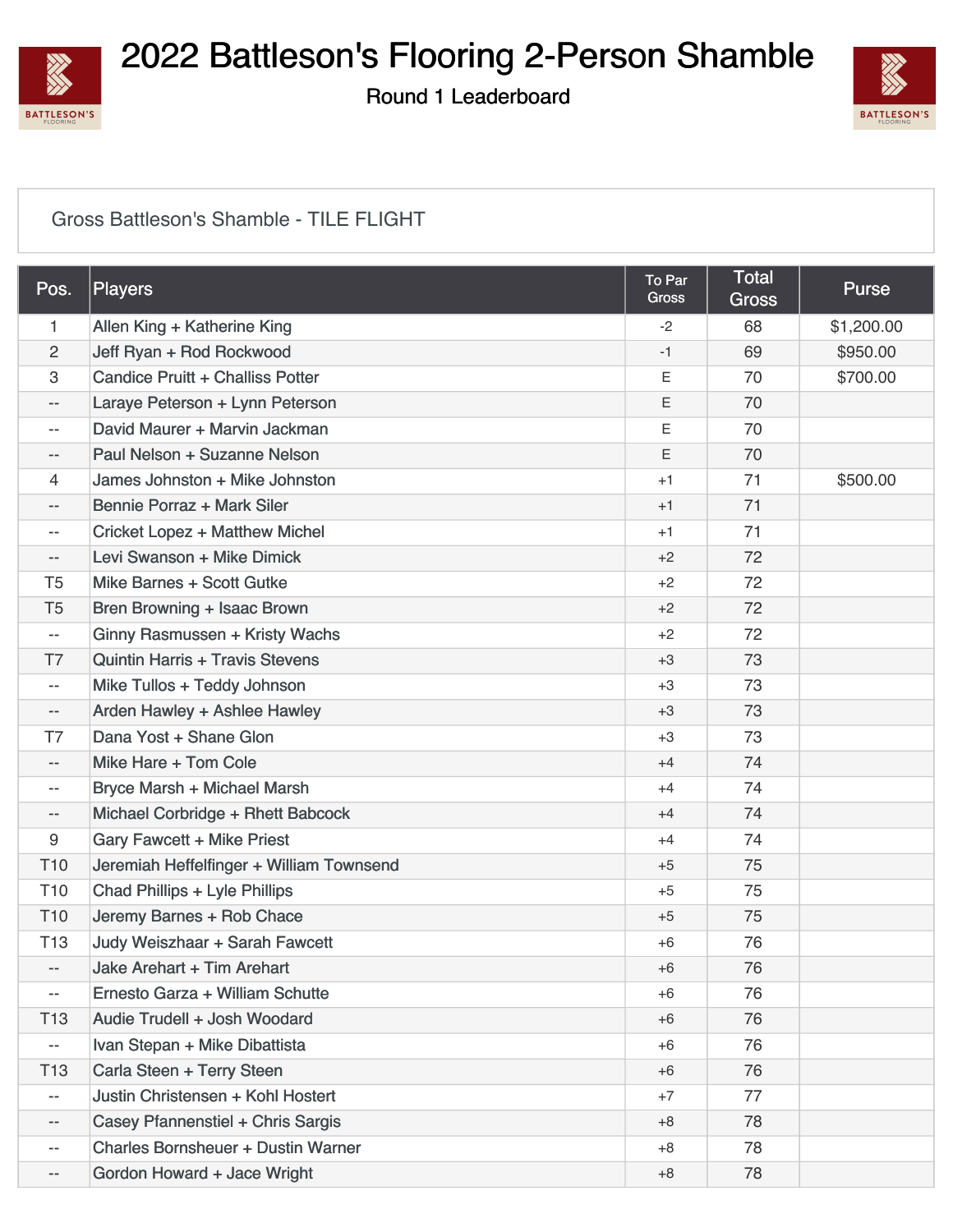

Round 1 Leaderboard



| T <sub>16</sub>                                                               | Andrew Boyd + Gus Clark         | $+9$  | 79 |  |
|-------------------------------------------------------------------------------|---------------------------------|-------|----|--|
| T <sub>16</sub>                                                               | Julie Finup + Tim Finup         | $+9$  | 79 |  |
| 18                                                                            | Gary Skeie + Jerry Nedrow       | $+10$ | 80 |  |
| $\overline{\phantom{a}}$                                                      | Farrell Allen + Nick Candea     | $+12$ | 82 |  |
| $- -$                                                                         | Brandi Nichols + John Nichols   | $+12$ | 82 |  |
| $\qquad \qquad -$                                                             | Jace Radford + Keastin Andersen | $+13$ | 83 |  |
| 19                                                                            | Bob Lopez + Janine Lopez        | $+13$ | 83 |  |
| $\overline{\phantom{a}}$                                                      | Drew Crow + Mike Nelson         | $+14$ | 84 |  |
| 20                                                                            | John Sloan + Joseph Walls       | $+14$ | 84 |  |
| $- -$                                                                         | Amy Woodard + Lexie Cole        | $+15$ | 85 |  |
| $- -$                                                                         | Kurt Smith + Terry Hansen       | $+15$ | 85 |  |
| $- -$                                                                         | Emily Geisler + Jayson Geisler  | $+21$ | 91 |  |
| 21                                                                            | Tim Boyd + Tito Torres          | +24   | 94 |  |
| $\mathbf{1}$ $\mathbf{1}$ $\mathbf{A}$ $\mathbf{A}$ $\mathbf{A}$ $\mathbf{A}$ |                                 |       |    |  |

Total Purse Allocated: \$3,350.00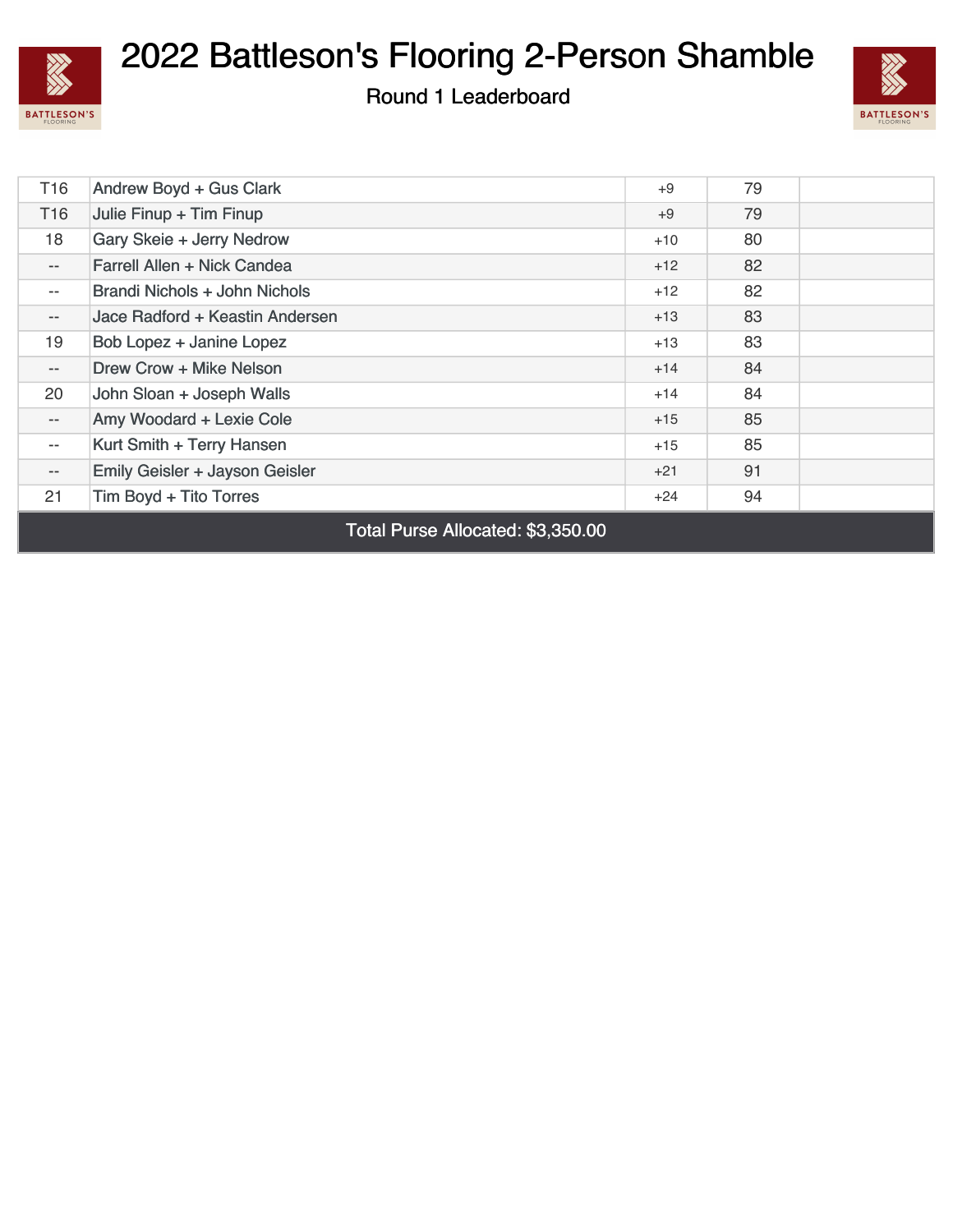

Round 1 Leaderboard



#### [Net Battleson's Shamble - TILE FLIGHT](https://static.golfgenius.com/v2tournaments/8567300182398484739?called_from=&round_index=1)

| Pos.            | Players                                   | To Par<br><b>Net</b> | <b>Total</b><br><b>Net</b> | <b>Purse</b> |
|-----------------|-------------------------------------------|----------------------|----------------------------|--------------|
| $\mathbf{1}$    | Paul Nelson + Suzanne Nelson              | $-16.5$              | 53.5                       | \$1,200.00   |
| $\overline{2}$  | David Maurer + Marvin Jackman             | $-13.5$              | 56.5                       | \$950.00     |
| --              | Jeff Ryan + Rod Rockwood                  | $-12.5$              | 57.5                       |              |
| 3               | Laraye Peterson + Lynn Peterson           | $-12$                | 58                         | \$700.00     |
| $- -$           | Allen King + Katherine King               | $-12$                | 58                         |              |
| --              | Candice Pruitt + Challiss Potter          | $-10$                | 60                         |              |
| T4              | Bennie Porraz + Mark Siler                | $-10$                | 60                         | \$450.00     |
| T <sub>4</sub>  | <b>Cricket Lopez + Matthew Michel</b>     | $-10$                | 60                         | \$450.00     |
| 6               | Mike Hare + Tom Cole                      | -9                   | 61                         | \$300.00     |
| --              | James Johnston + Mike Johnston            | $-8.5$               | 61.5                       |              |
| T7              | Drew Crow + Mike Nelson                   | $-8.5$               | 61.5                       | \$225.00     |
| T7              | Ernesto Garza + William Schutte           | $-8.5$               | 61.5                       | \$225.00     |
| T <sub>9</sub>  | Bryce Marsh + Michael Marsh               | -8                   | 62                         | \$21.43      |
| T <sub>9</sub>  | Levi Swanson + Mike Dimick                | -8                   | 62                         | \$21.43      |
| T <sub>9</sub>  | Michael Corbridge + Rhett Babcock         | $-8$                 | 62                         | \$21.43      |
| T <sub>9</sub>  | Amy Woodard + Lexie Cole                  | -8                   | 62                         | \$21.43      |
| T <sub>9</sub>  | Mike Tullos + Teddy Johnson               | -8                   | 62                         | \$21.43      |
| T <sub>9</sub>  | Ginny Rasmussen + Kristy Wachs            | -8                   | 62                         | \$21.43      |
| T <sub>9</sub>  | Arden Hawley + Ashlee Hawley              | -8                   | 62                         | \$21.43      |
| --              | <b>Quintin Harris + Travis Stevens</b>    | $-7.5$               | 62.5                       |              |
| $- -$           | Mike Barnes + Scott Gutke                 | $-7.5$               | 62.5                       |              |
| $- -$           | Bren Browning + Isaac Brown               | $-7.5$               | 62.5                       |              |
| --              | Dana Yost + Shane Glon                    | $-7.5$               | 62.5                       |              |
| T <sub>16</sub> | <b>Charles Bornsheuer + Dustin Warner</b> | $-7$                 | 63                         |              |
| T16             | Ivan Stepan + Mike Dibattista             | $-7$                 | 63                         |              |
| 18              | Jake Arehart + Tim Arehart                | $-6.5$               | 63.5                       |              |
| $- -$           | Judy Weiszhaar + Sarah Fawcett            | $-6$                 | 64                         |              |
| --              | Audie Trudell + Josh Woodard              | -6                   | 64                         |              |
| --              | <b>Chad Phillips + Lyle Phillips</b>      | -6                   | 64                         |              |
| 19              | Brandi Nichols + John Nichols             | -6                   | 64                         |              |
| --              | Jeremiah Heffelfinger + William Townsend  | $-5.5$               | 64.5                       |              |
| 20              | Gordon Howard + Jace Wright               | $-5.5$               | 64.5                       |              |
| $- -$           | <b>Gary Fawcett + Mike Priest</b>         | $-5.5$               | 64.5                       |              |
| --              | Carla Steen + Terry Steen                 | $-5.5$               | 64.5                       |              |